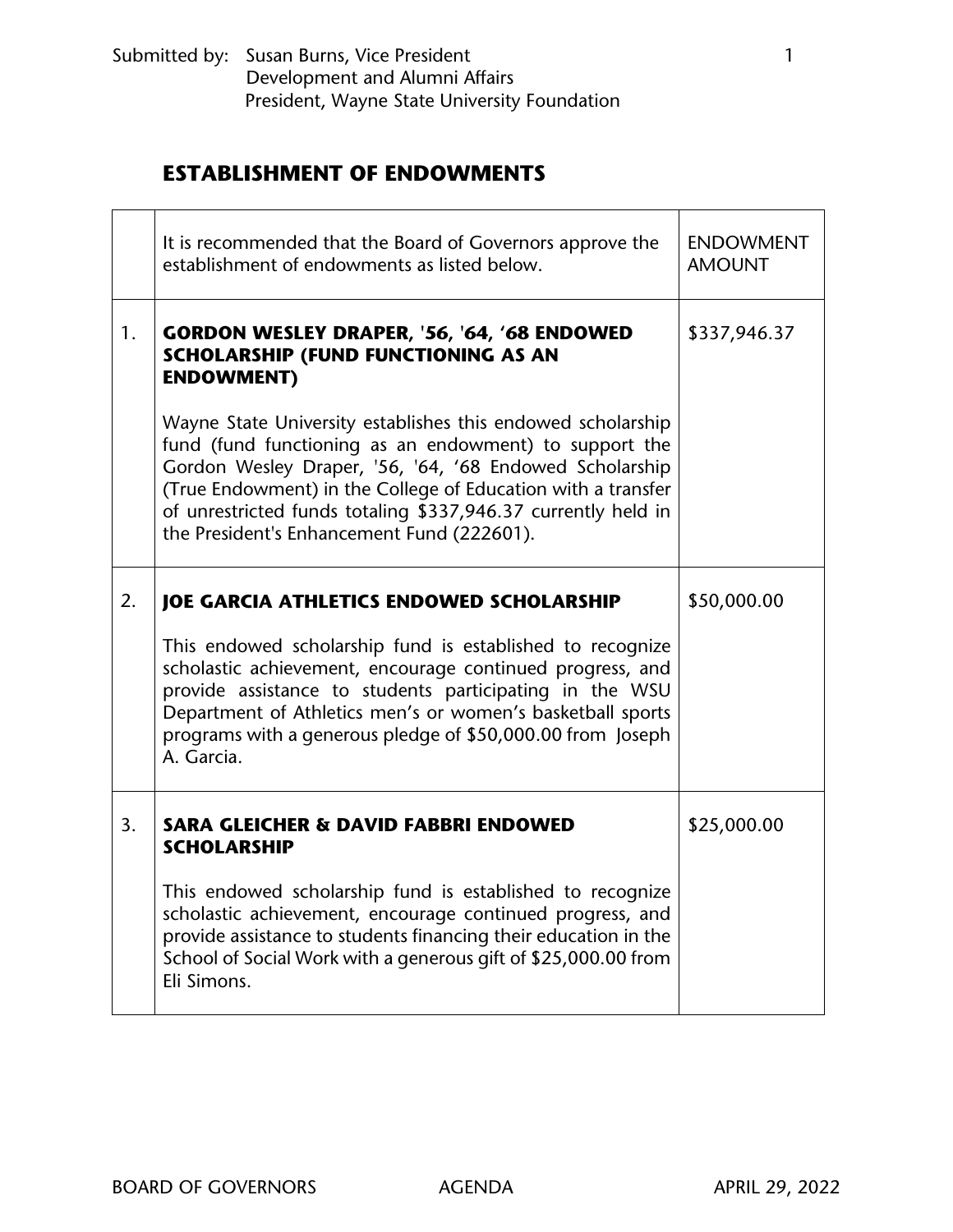|    | It is recommended that the Board of Governors approve the<br>establishment of endowments as listed below.                                                                                                                                                                                             | <b>ENDOWMENT</b><br><b>AMOUNT</b> |
|----|-------------------------------------------------------------------------------------------------------------------------------------------------------------------------------------------------------------------------------------------------------------------------------------------------------|-----------------------------------|
| 4. | MIRIAM, SHIA, AND MOISHE GOLDFINGER ENDOWED<br><b>AWARD</b>                                                                                                                                                                                                                                           | \$200,000.00                      |
|    | This endowed scholarship fund is established to recognize<br>scholastic achievement, encourage continued progress, and<br>provide assistance to students financing their education in the<br>College of Nursing with a generous pledge of \$200,000.00<br>from Dr. David and Mrs. Dolores Marie Blum. |                                   |
| 5. | <b>GREWAL FAMILY ENDOWED SUPPORT FUND</b>                                                                                                                                                                                                                                                             | \$250,000.00                      |
|    | This endowed support fund is established to provide support<br>for educational programming at the Mike Ilitch School of<br>Business, focusing on first-generation college students or<br>women with a generous pledge of \$250,000.00 from the<br>Singh Development Company.                          |                                   |
| 6. | <b>GRODECKI-MOORE ENDOWED SCHOLARSHIP</b>                                                                                                                                                                                                                                                             | \$25,000.00                       |
|    | This endowed scholarship fund is established to recognize<br>scholastic achievement, encourage continued progress, and<br>provide assistance to students financing their education in the<br>School of Medicine with a generous pledge of \$25,000.00<br>from Jill G. Moore and Roy F. Moore.         |                                   |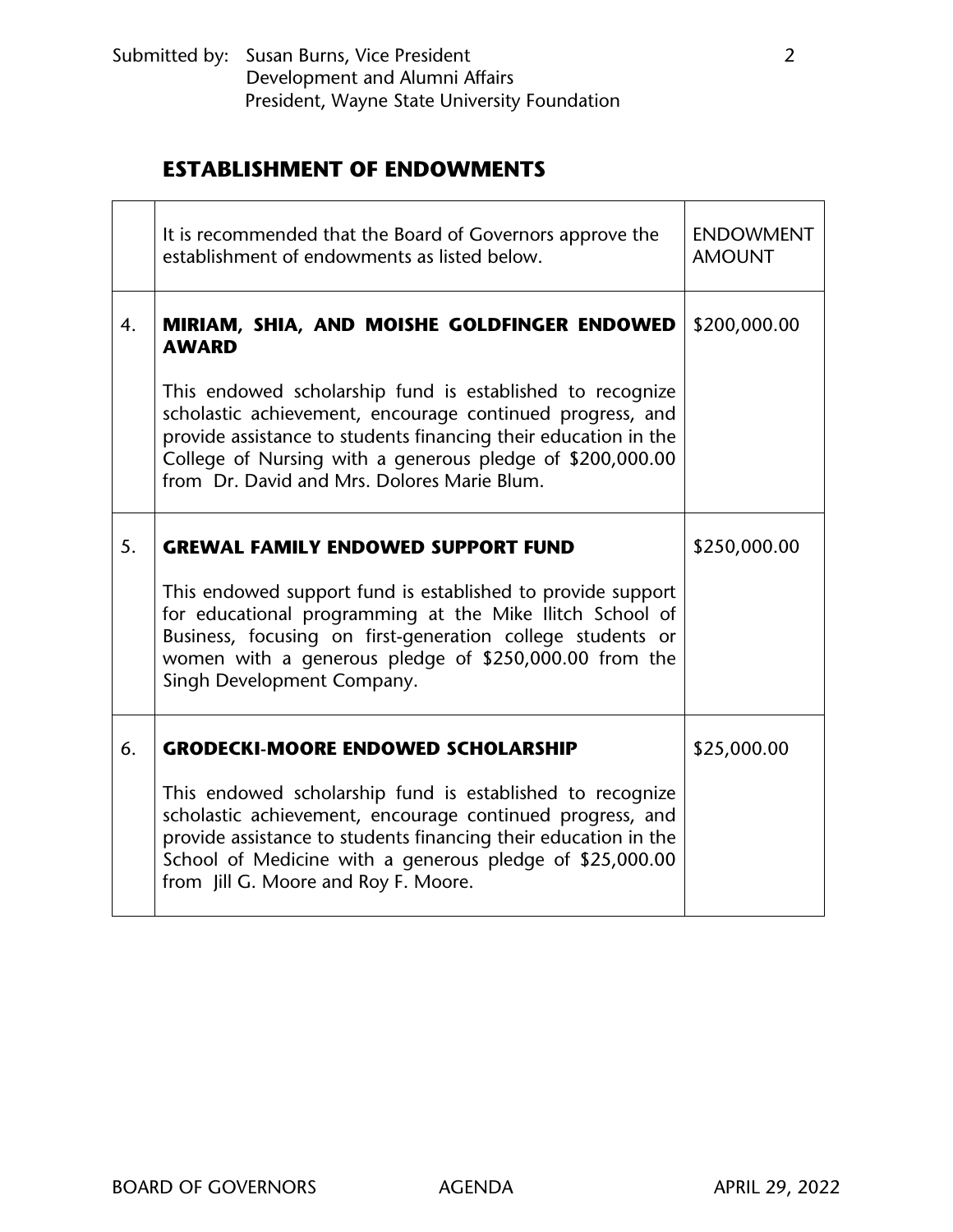| It is recommended that the Board of Governors approve the<br>establishment of endowments as listed below.                                                                                                                                                                                                                                                        | <b>ENDOWMENT</b><br><b>AMOUNT</b>              |
|------------------------------------------------------------------------------------------------------------------------------------------------------------------------------------------------------------------------------------------------------------------------------------------------------------------------------------------------------------------|------------------------------------------------|
| <b>MCELROY'S AUTOMOTIVE SERVICE ENDOWED</b><br><b>SCHOLARSHIP IN AUTOMOTIVE DESIGN</b>                                                                                                                                                                                                                                                                           | \$25,000.00                                    |
| This endowed scholarship fund is established to recognize<br>scholastic achievement, encourage continued progress, and<br>provide assistance to students financing their education in the<br>College of Engineering with a generous gift of \$25,000.00<br>from Marion K. Ringe.                                                                                 |                                                |
| NICHOLAS SHOKOOHI OPHTHALMOLOGY RESIDENT<br><b>ENDOWED SUPPORT FUND (TRUE ENDOWMENT)</b><br>This endowed support fund is established to provide major<br>support for the Ophthalmology Resident Training Program in<br>the School of Medicine with a generous pledge of \$25,000.00<br>from Nicholas D. Shokoohi.                                                | \$25,000.00                                    |
| NICHOLAS SHOKOOHI OPHTHALMOLOGY RESIDENT<br><b>ENDOWED SUPPORT FUND (FUND FUNCTIONING AS AN</b><br><b>ENDOWMENT)</b><br>Wayne State University establishes this endowed support fund<br>(fund functioning as an endowment) to support the<br>Ophthalmology Resident Training Program in the School of<br>Medicine with a transfer of unrestricted funds totaling | \$25,000.00                                    |
|                                                                                                                                                                                                                                                                                                                                                                  | \$25,000.00 from account# 221686/1206X/06CG11. |